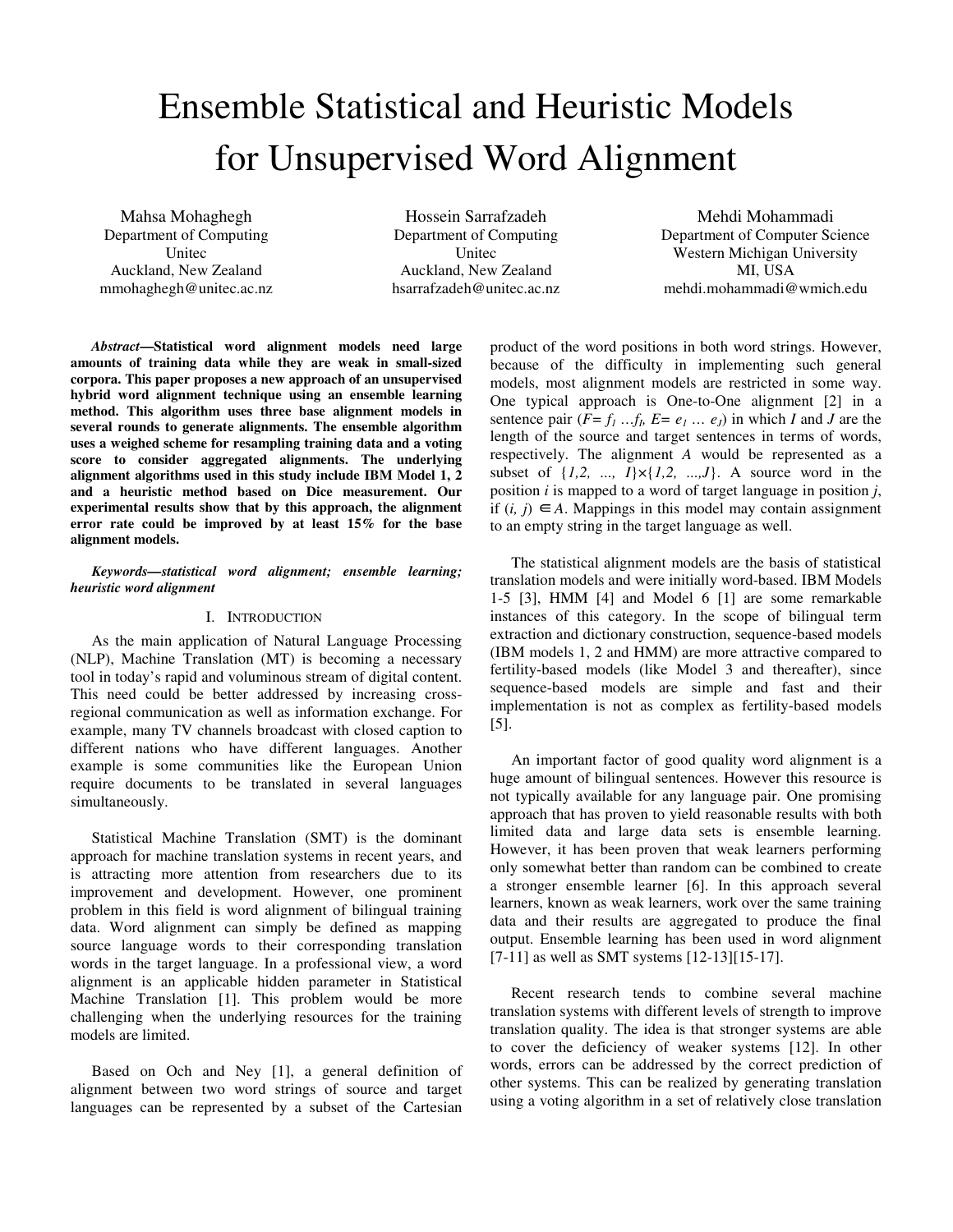outputs. This idea could be applied to word alignment problems as well.

In this paper, we propose a new ensemble approach to achieve some improvements in word alignment problems for low-resource languages. Our approach is based on employing a combination of three different word aligners, two of them based on statistical models and one based on a heuristic model. Then we resample training data for these algorithms to have several weak word alignment learners. Then the results of these weak learners are combined together to produce the final alignment.

The rest of the paper is arranged as follows: In the next section, some related research that uses ensemble learning in the word alignment domain is reviewed. In section III, the underlying technology and algorithms which have been used in this research are presented. Sections IV and V explain the proposed approach and the experimental results respectively. Finally, section VI concludes the paper.

#### II. RELATED WORK

Combination of multiple aligners has been studied and reported increasingly in recent research. In [5], the authors propose a model using two asymmetric word alignment models to build a stronger symmetric word aligner. Their approach is based on training each of the models IBM Model 1, Model 2 and HMM in both directions and considering intersection of generated alignments. They reportedly achieve up to 29% of reduction in Alignment Error Rate (AER), while their experiments did not gain a remarkable BLEU [18] score compared to a baseline system.

In [7], Wu and Wang proposed an ensemble learning method to improve word alignment based on bagging and cross-validation committees. They have used variations of these methods by exploiting weighted and unweighted voting. For their statistical word aligner, they used IBM Model 4. They also used two direction word alignments to overcome the problem of multi-word alignment. To give weight to the alignments, they measured the association of the source unit and the target unit in an alignment using a Dice coefficient relationship. Their experiments with an English-Chinese corpus showed that making an ensemble of aligners combined with weighted voting obtain much lower error rate – up to 7.4% better than the baseline system.

Wu and Wang developed their work [8] with the AdaBoost algorithm. In this research, they construct an alignment reference set automatically using intersection of bidirectional alignments obtained by IBM Model 4 over whole training data. To be eligible to be added to the reference set, a word alignment link must have a translation probability above a certain threshold as well as its occurring frequency. It has been shown in their results that word alignment is improved using boosting rather than the original word aligner. Their method is able to reach a reduction of 10.28% in error rate for the English to Chinese direction and 21.52% for the Chinese to English direction.

Another research over using boosting algorithms for word alignment has been reported in [11]. Their work implements a revised version of a boosting algorithm that relies on unsupervised learning and puts more concentration on sentence pairs that are identified as well-aligned. They use per link Viterbi alignment probability to weigh sentence pairs in each round of the boosting algorithm. They use IBM Model 4 as their base aligner and apply it in forward and backward directions along with the current set of weights to obtain alignments. Their experimental results compared to the baseline system illustrate some improvement in BLEU score as well as speed and phrase table size.

Xiao et. al. [12] focused on using an ensemble learning method for statistical machine translation. In order to generate the ensemble, they employ a pipeline of weak systems derived from a single SMT engine. They investigate two ensemble approaches: Bagging and Boosting. The training set for the Bagging method comes from sampling over the whole training data with replacement. For Boosting, the distribution over training data is changed to weigh more on samples that achieve a poor translation by weak systems. In their experiments, they used Chinese–English translation with a phrase-based, hierarchical phrase-based and syntax-based translation system. Their results illustrated that using bagging and boosting approaches outperforms in accuracy of translation rather than baseline systems in terms of BLEU metric.

Razmara and Sarkar [13] propose an ensemble learning method based on stacking for SMT in which a base SMT engine is used over a set of variations of training set generated by a k-fold cross-validation method. In their proposed approach, each of the k-1 folds are trained to produce a weak learner system. Then these weak systems are combined together to form the ensemble translator. They have reported an improvement of up to 4 BLEU scores using this approach.

#### III. UNDERLYING ALGORITHMS AND MODELS

Statistical word alignment of a bilingual aligned corpus is a core task of SMT. At the centre of these approaches a model of the translation process is created in which the word alignment is a hidden variable. Along with statistical models, some heuristic models like Dice coefficient are also exploited [19]. Computation of word alignments at these approaches are based on analyzing some association score of a link between the words of the source language and target language.

Each word mapping shows an association  $i \rightarrow j = a_i$  in which the alignment is between the source position *i* to the target position  $j = a_i$ . The alignment mappings may have some association of  $a_i=0$  to indicate that there are no aligned words in the target language for the source word. Here  $e_0$  is a symbol of empty words in the target language.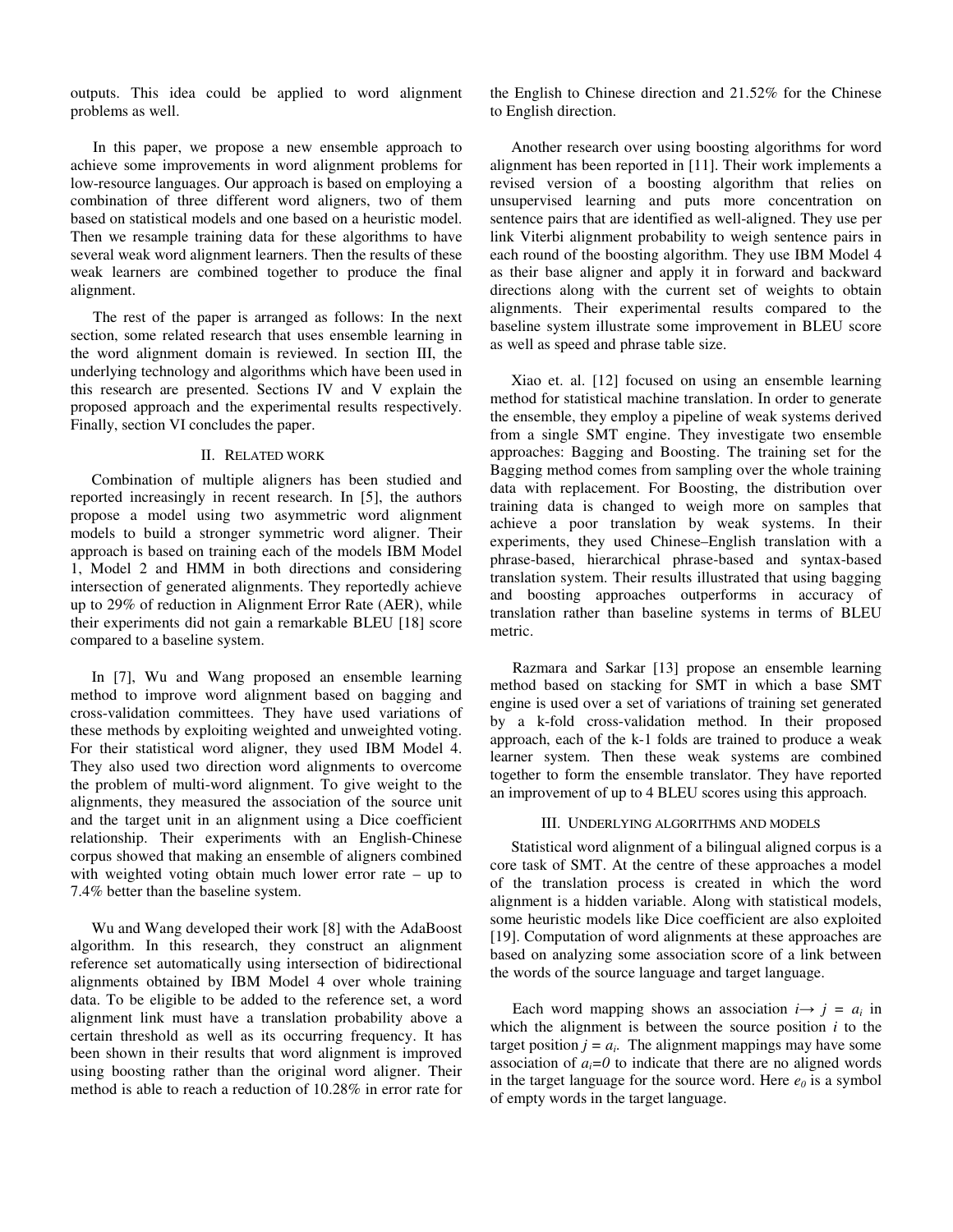## *A. Statistical Alignment Models*

Having a source language sentence  $f_1^J$  and a target language sentence  $e_1^I$ , to model the relationship between the source sentence and the target sentence in statistical machine translation, we rely on the translation probability  $Pr(f_l^J | e_l^I)$ . In this model, a hidden parameter  $a=a_1^J$  is introduced that leads us to the alignment model  $Pr(f_1^J, a_1^J \mid e_1^J)$  [14]. This parameter reveals an association from a source position *j* to a target position  $a_j$ . The translation model and the alignment model are related based on the following equation:

$$
Pr(f_1^I|e_1^I) = \sum_{a_1^I} Pr(f_1^I, a_1^I|e_1^I)
$$
 (1)

The statistical model is usually affected by some unknown parameters θ which are revealed by learning from the training data. The dependency of the model to the parameters could be stated as the following equation:

$$
Pr(f_1^J, a_1^J | e_1^I) = p_\theta(f_1^J, a_1^J | e_1^I)
$$
 (2)

Using a parallel corpus consisting of S sentence pairs, we can perform the training of unknown parameters θ. These parameters are identified by likelihood maximization over the training corpus:

$$
\hat{\theta} = \frac{\text{argmax}}{\theta} \left\{ \prod_{s=1}^{S} \left[ \sum_{a} p_{\theta}(\mathbf{f}_{s}, \mathbf{a} | \mathbf{e}_{s}) \right] \right\} \tag{3}
$$

We use IBM Model 1 and Model 2 as two base statistical models. Model 1 is not affected by word order, while Model 2 uses word order in its probability. These models have a different decomposition for  $Pr(f_1^J, a_1^J \mid e_1^J)$  as expressed in equation (4) and (5) for Model 1 and Model 2 respectively:

$$
Pr(f_1^j, a_1^j | e_1^l) = \frac{p(j|I)}{(I+1)^j} \cdot \prod_{j=1}^J p\left(f_j | e_{a_j}\right) \tag{4}
$$

$$
Pr(f_1^J, a_1^J | e_1^I)
$$
  
=  $p(J|I)$ . 
$$
\prod_{j=1}^{J} [p(a_j|j, I, J).p(f_j|e_{a_j})]
$$
 (5)

To determine this maximization in statistical models, one useful tool is the EM algorithm [19]. There may be several alignments for a sentence pair, but the best alignment is always the desired one, given by:

$$
\hat{a}_1^J = \frac{argmax}{a_1^J} p_{\hat{\theta}}(f_1^J, a_1^J | e_1^I)
$$
 (6)

In order to acquire alignment distribution, EM only considers the most likely word connections in the parameter space and ignores the other less likely contributions [20]. At the first step of EM algorithm, we build all possible connections between words of each sentence pair. The point

here is that all connections are equally likely. Then we learn from the corpus that some connections occur more frequently. So, the inference would be that more frequent connections results in more likely alignments. After calculating all connection probabilities, the structure hidden in the parallel corpus will be revealed and all source words will be aligned to their counterparts in the target language.

### *B. Heuristic Models*

In these models, a simple method for extracting word alignments is used based on a similarity measurement between the units of text of the two languages. In many cases, the Dice coefficient is used for similarity measurement. All possible association between the words of the source sentence and those of the target sentence and their score are constructed:

$$
dice(e_i, f_j) = \frac{2 \cdot C(e_i, f_j)}{C(e_i) \cdot C(f_j)}
$$
(7)

At the above equation, *C(e)* shows the number of occurrences of word *e* in the target sentences and *C(f)* is associated to the count of words *f* in the source sentences. *C(e, f)* represents the co-occurrence count of word *e* and word *f* in the parallel corpus. Here, the word alignment could be determined using the largest score:

$$
a_j = \underset{i}{\text{argmax}}\{dice(e_i, f_j)\}\tag{8}
$$

[19] reports another version of this approach called competitive linking algorithm in which after aligning highest score associations, these alignments are eliminated from the alignment matrix until every word in the source language or those in the target language are aligned.

Unlike statistical models, heuristic models are simple to develop as well as easy to understand. However, some results show that the alignment quality of the Dice coefficient is lower than the statistical models [19]. Och gained the alignment error rate (AER) for the Dice model in the best case something about 30 percent. However, they demonstrated that statistical models outperform the simple Dice algorithm. Despite this, it is suitable for ensemble learning, since we need a learning algorithm that performs better than chance, or in our case an aligner that can align correctly more than 50% of alignments.

Our work is different from Wu et. al. [7] using the Dice coefficient. They have used a custom version of the Dice coefficient to compute the weight of each alignment link that has been provided by the IBM Model 4, and used these weights in an ensemble algorithm. Our work, however, relies on the Dice coefficient just as a base of word the alignment engine to generate word alignment links on training data.

#### *C. AdaBoost Algorithm*

If we have some learners where each of which can perform slightly differently on a training data set, then by combining them together it is possible to produce better results rather than any of those learners individually. This is the main idea behind ensemble learning.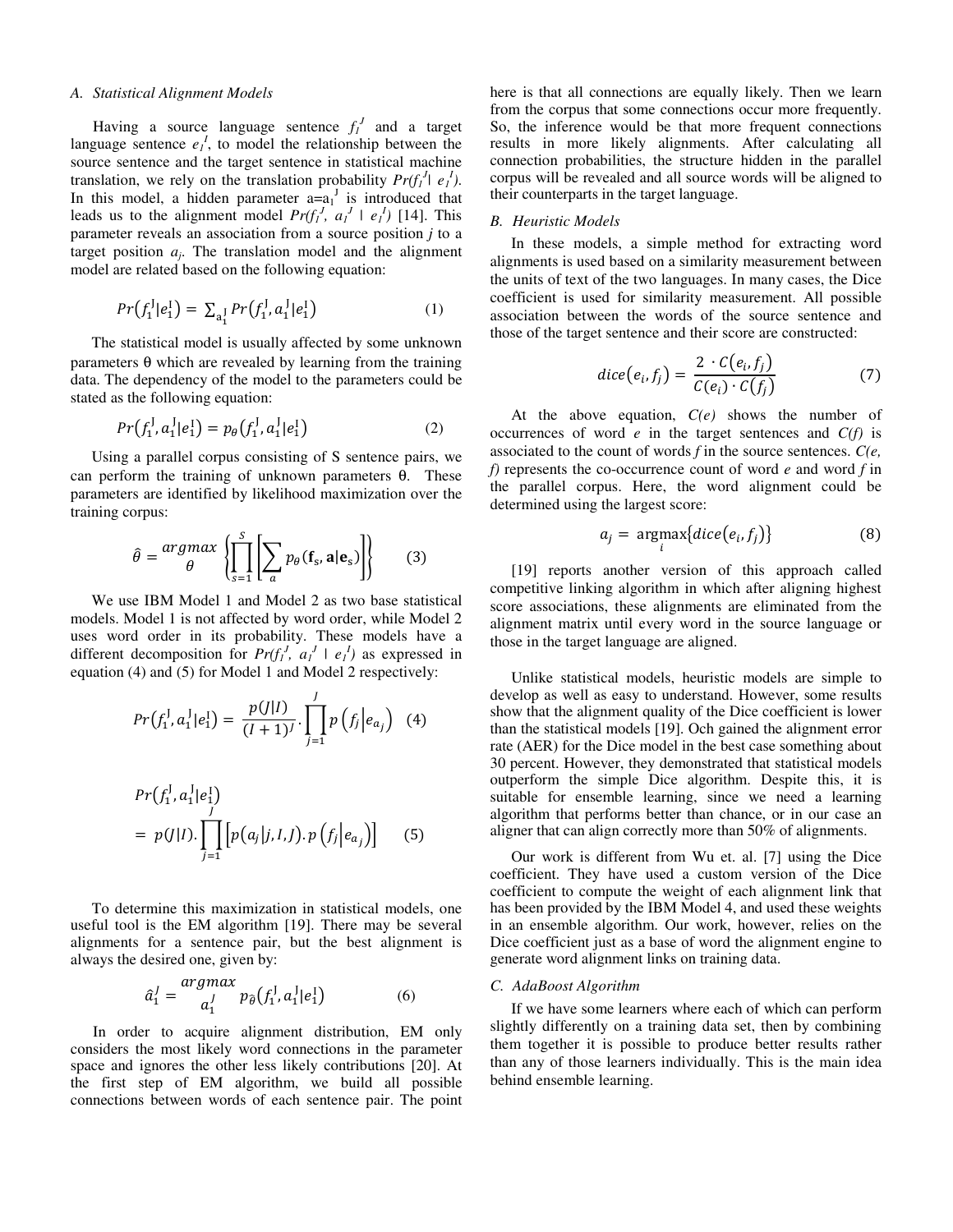The main algorithm of ensemble learning is AdaBoost which is designed for supervised learning. This algorithm assigns weights to samples based on the difficulty of previous learners to classify the samples. These weights are part of the input for training and are initialized to the same value, 1/N, where N is the number of samples. Several learners are trained over the training set in separate rounds. The weights are updated by each learner based on the past results for each training data obtained from previous learners. An error (*e*) is computed at each iteration according to the summation of all the samples that are misclassified. Then, weights of incorrect predictions are modified by multiplying to  $\alpha = e/(1-e)$ , whereas the weight of correct predictions remains unchanged. The most important function in this algorithm is computing new weights, which is performed by each learner in its round. Each learner also checks the weights while it is performing classification. There is another variation of AdaBoost that uses weights to generate a subset of training data, and applies the learning algorithm over that subset [6]. We adapted this approach into the proposed algorithm.

### IV. PROPOSED ALGORITHM

Our Adaboost algorithm employs weights to generate a sample from the whole training data, and trains over that sample. Figure 1 shows the whole algorithm in detail. In each iteration of the boosting algorithm, we use three base aligners: IBM Model 1, Model 2, and the Dice coefficient. In each round, based on the previous weight set for training sentence pairs, a new subset of training set is considered for base aligners to produce their alignments. Then they consent to an alignment for each sentence pair by majority voting before updating the weights. At the first round, all weights are set to a same value: 1/N. The resampling module picks the data that has weights greater than zero. In this way, all sentences are contributed to the alignment process in the first iteration.

To update the weight of sentences in each round, we use a sentence alignment confidence measurement. Huang [21] defines alignment confidence measure as the geometric mean of the alignment posterior probabilities in bidirectional alignment models. However our alignment models are not homogeneous, so we define an alignment confidence based on voted alignments in each sentence pair.

Suppose for sentence pair  $(S, T)$ ,  $A_k \subseteq \{(i, j) | 1 \le i \le I, 1 \le j$ ≤ *J }* is the alignment set generated by model *k* in which *I* and *J* are the length of the source and target sentences respectively. We combine these alignment sets in such a way that keeps the voting count (frequency) of each alignment link. The resulting set looks like  $AT \subseteq \{((i, j), f) \mid 1 \le i \le I, 1 \le j \le J, f\}$ ≥ *1 }*. By considering *M* as the size of this set for the sentence pair (S, T), sentence alignment confidence is then defined as:

$$
Confidence(S, T) = \frac{1}{L.M.D} \sum_{(i,j)\in AT} f
$$
 (9)

 $(i,j) \in AT$ <br>in which *L* is the total number of rounds in the ensemble algorithm and *D* is the number of alignment models (in our

case  $D = 3$ ). In the best case, when all the alignment sets for a sentence pair are identical, the alignment confidence, *Confidence(S, T)*, should be equal to 1. Otherwise, when the consensus between models decreases, the confidence decreases as well. We use complement equation of confidence score (alignment uncertainty) as a factor of updating weights for the sentence pairs. Based on this factor, the ensemble algorithm will concentrate on sentence pairs which have not been aligned well:

$$
Uncertainty(S, T) = 1 - Confidence(S, T) \qquad (10)
$$

An error rate of the alignment  $\varepsilon$  is calculated in each round in which the sentences whose alignment uncertainty is greater than 0.5 are considered. Weights of each sentence pair will be updated two times in each round. In the first instance, a pair's last weight, uncertainty, and model error rate will compute the new weight. At the second time, the average of updated weights is computed and the new weight of each pair is computed based on the distance of each weight to the average weight  $(\delta)$ . If the distance is positive, a new weight will be updated to that, otherwise the new weight will be set to zero. This means, in the next round, the sentence pair with weight 0 will not be picked up to participate in the training process. After several iterations of the ensemble algorithm, and when the learning process terminates, the final alignment selection for each sentence pair is done based on a voting score that is computed as the equation 11:

Input: Bilingual parallel sentences  $(S, T) = \{(s_i, t_i) | i \in$  $(1...N)$ L: Maximum iterations  $-D=3$ - Model<sub>1</sub>=IBM-Model1, Model<sub>2</sub>=IBM-Model2,  $Model<sub>3</sub>=Dice,$ - Initialize the weights:  $W_0 = \{W_{0,i} = 1/N\}$   $\forall j \in (1...N)$  $-$  for  $t = 1$  to L  $-$  For i=1 to D  $A_i \leftarrow Model_i(S, T, W_{t-1})$  $- AT_t =$  Combine  $A_i$ -  $Unc_j = 1 - Confidence(S_j, T_j) \quad \forall j \in (1...N)$  $-\varepsilon_t = \frac{1}{N}$  $\frac{1}{N} \sum_{j=1}^{N} w_{t-1,j} \times \text{Unc}_j \ \forall \text{Unc}_j > 0.5$ - if  $\varepsilon_t > 0.5$  break loop  $-\alpha_t = \frac{1}{2}$  $\frac{1}{2}$ log $\frac{1-\varepsilon_t}{\varepsilon_t}$  $-W_{t,j} = W_{t-1,j} \times \exp(\alpha_t \times \text{Unc}_j) \quad \forall j \in (1...N)$  $-$  avg $W = Avg(W_{t,i})$  $-W_{\text{t,i}} = \delta(W_{\text{t,i}} \text{avgW})$  $\delta(x, y)$  = if  $(x-y > 0)$  return x-y else return 0

Output: Final word alignment for each alignment  $(i, k)$  in  $AT(s_i, t_i)$ consider (i, k) so that  $v\_score(i, k) > 0.5$ 

Figure 1. Proposed Alignment Ensemble Algorithm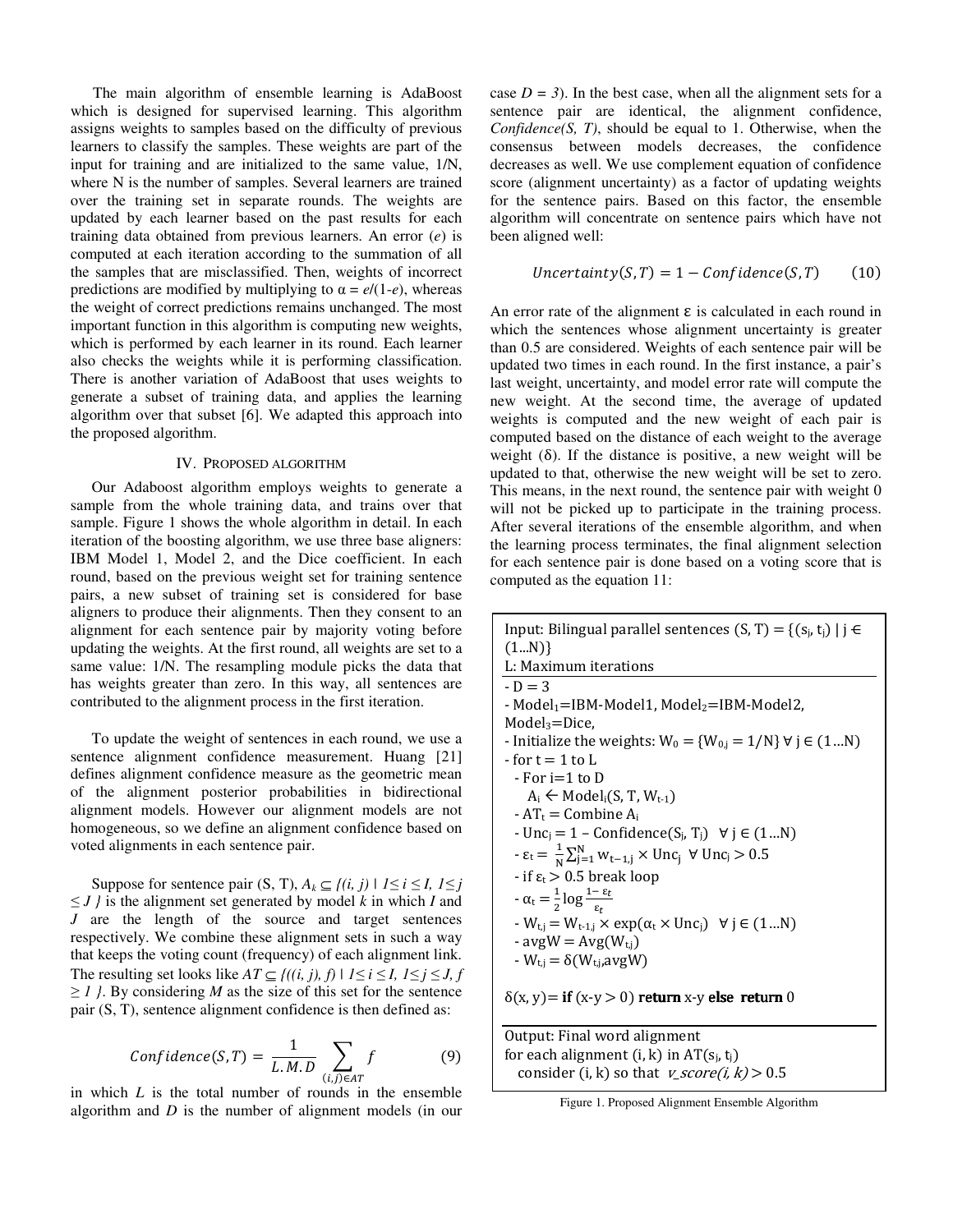$$
v_{score(i,j)} = \frac{h}{R} \times \frac{a_{i,j}}{b_{i,j}}
$$
(11)

In the above equation,  $R$  is the number of ensemble rounds in which sentence pair *(S, T)* has been selected for alignment, *h* is the number of times that alignment *(i, j)* appeared in *R* rounds,  $a_{i,j}$  is the sum of the votes for alignment  $(i, j)$  that are greater than half of the number of models, and  $b_{i,j}$  is the total sum of the votes for alignment *(i, j)*. The alignments that obtain a score equal or greater than 0.5 are eligible to be or at least be considered as final alignments.

### V. EVALUATION

We evaluated a proposed word alignment over a sentence aligned Maori-English corpus which was prepared manually during this research. However, since Maori has very limited bilingual resources, we were only able to collect about 650 sentence pairs. The English side has 8173 words and 52689 characters while the Maori side has 10545 words and 51590 characters. Among these, we selected 50 sentence pairs as our test data and aligned them manually to produce a reference set. The remainder data is used to train the proposed algorithm.

We used the evaluation scheme of Wu and Wang [8] to evaluate the proposed ensemble alignment. Showing the alignment set produced by the proposed algorithm by S, and reference alignment set by R, the evaluation metrics will be as follows:

$$
precision = \frac{|S \cap R|}{|S|} \tag{12}
$$

$$
recall = \frac{|S \cap R|}{|R|} \tag{13}
$$

$$
fmeasure = \frac{2 \times |S \cap R|}{|S| + |R|} \tag{14}
$$

$$
AER = 1 - fmeasure \tag{15}
$$

The total number of alignments in the reference set is 526. The ensemble algorithm generated 425 total alignments for test data. In order to have a measure of the efficiency of this approach, we performed two other separate experiments with test data: one that just applies IBM Model 2 to generate alignments and the other that just applies the Dice model for word alignment generation. Table 1 presents the statistics of the alignments generated by these three experiments.

TABLE 1 ALIGNMENTS STATISTICS OF THREE EXPERIMENTS

| <i>Experiment</i>  |      | <b>Total alignments</b> Correct alignments |
|--------------------|------|--------------------------------------------|
| Ensemble Model     | 425  | 196                                        |
| <b>IBM</b> Model 2 | 432. | 147                                        |
| Dice Model         | 437  | 120                                        |

The total number of alignments generated by the ensemble method is somewhat less than the alignments generated by the two other methods, and this is due to the voting scheme we used in the output generation in the ensemble algorithm. On the other hand, the total correct alignments have been increased by this method for the same reason. Table 2 shows the precision, recall, and AER for these models.

TABLE 2- EVALUATION COMPARISON OF ALIGNMENT MODELS

| Model              | <b>Precision</b> | Recall | A E.R |
|--------------------|------------------|--------|-------|
| Ensemble           | 0.46             | በ 37   | በ 59  |
| <b>IBM Model 2</b> | በ 34             | 0.28   | 0. 70 |
| Dice               | በ ን7             |        | ገ 76  |

From Table 2, the ensemble model shows to achieve better results in all metrics than IMB Model 2 and Dice model. It has an improved alignment error rate by 15% and 22% compared to IBM Model2 and Dice model respectively. Improvement in precision and recall also has been gained by at least 34% and 32% respectively, compared to the two others.

#### VI. CONCLUSION AND FUTURE WORKS

In this paper, we present a new approach for word alignment based on AdaBoost algorithm which uses statistical and heuristic alignment models as well as a voting model to produce the ensemble alignments of all underlying alignment candidates.

Our proposed approach demonstrates significant improvement for alignment error rate despite training the algorithm on a tiny set of bilingual sentence pairs. An obvious consequence of having a small-sized training data is that the alignment error rate will not be very low; however the point is that having different alignment models improves the quality of alignment.

Comparison of the proposed weighting mechanism to other weighting approaches is intended to be carried out in the next phases of this work. Applying the proposed ensemble model to a larger set of training sentence pairs and using the alignment model in the context of statistical machine translation are the other intended future works of this study.

#### **REFERENCES**

[1] F. J. Och and H. Ney, "A Systematic Comparison of Various Statistical Alignment Models," Computational Linguistics, vol. 29, no. 1, pp. 19-51, 2003.

[2] A. Lopez and P. Resnik, "Word-Based Alignment, Phrase-Based Translation: What's the Link?," Proceedings of the 7th Conference of the Association for Machine Translation in the Americas, pp. 90-99, Cambridge, 2006.

[3] P. F. Brown, S. A. Della Pietra, V. J. Della Pietra and R. L. Mercer, "The mathematics of statistical machine translation: Parameter estimation," Computational Linguistics, vol. 19, no. 2, pp. 263–311, 1993.

[4] S. Vogel, H. Ney and C. Tillmann, "HMM-based Word Alignment in Statistical Translation," In COLING '96: The 16th International Conference on Computational Linguistics, pp. 836-841, Copenhagen, Denmark, 1996.